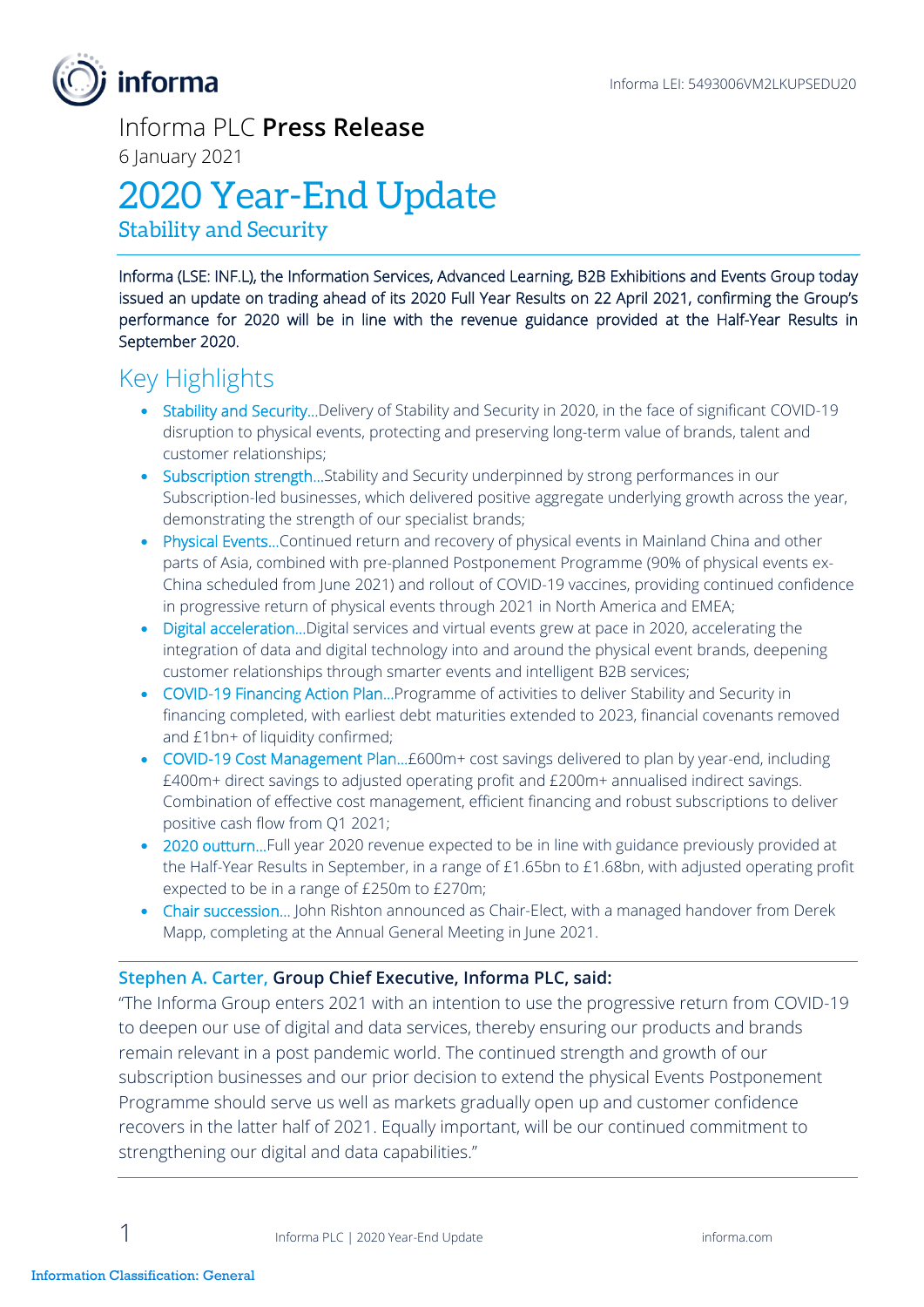

### **He added:**

"From the outset of the pandemic, we have been focused on protecting and preserving the longterm value of our Brands and Businesses, single-mindedly pursuing a strategy of Stability and Security through 2020. Our Subscription-led businesses have performed well throughout. In our Event-led businesses, in the absence of physical events in most regions, our brands and strong customer relationships enabled us to shift at speed to digital services and virtual events. At the same time, we have significantly reduced our operating costs, secured greater financial flexibility, deployed a major physical Event Postponement Programme and, critically, provided consistent support to Colleagues and Customers."

## 2020 Trading Highlights

Demand for specialist data and knowledge remained strong throughout 2020, despite the widespread disruption and uncertainty created by the COVID-19 pandemic. This was evident in the consistent performance of our Subscription-led businesses, in aggregate contributing more than £300m of adjusted operating profit in the year and providing the Group with strength in the face of significant disruption to our physical events businesses.

The strength of our Subscription-led businesses, combined with the progressive return of physical events in Mainland China and valuable contributions from our specialist media, marketing services and virtual events activities, are expected to deliver 2020 Group revenues in line with the £1.7bn- guidance provided at our Half-Year Results in September, despite minimal physical events activity returning elsewhere, including within our largest market, North America.

The Group revenue outturn for 2020 is expected to be within the range of £1.65bn to £1.68bn and Group Adjusted Operating Profit within the range of £250m to £270m.

#### **Subscription-led businesses**

Our portfolio of subscription-led, specialist knowledge and information businesses continued to perform well through 2020, delivering aggregate positive underlying growth for the year, underpinned by our specialist brands and data, strong customer relationships and forward-booked subscriptions.

**Taylor & Francis** delivered a strong performance despite university campus lockdowns, with underlying revenue growth for 2020 expected to be broadly flat. This reflects continued strength in subscriptions and open access within Research Publishing, underpinned by consistent demand for our specialist content and growing range of open research services.

In addition, within our Advanced Learning business, COVID-19-related disruption to the physical books supply chain and certain sales channels that had a marked impact on the first half of 2020, steadily improved through the back-end of the year, with stock availability and customer ordering patterns returning to more normal trends.

**Informa Intelligence** performed consistently well through 2020, delivering good growth and strong profitability across its portfolio of specialist intelligence brands, data products and targeted customer solutions.

Across the different businesses, renewal rates remained consistently over 90%, Annualised Contract Values positive and forward sales pipelines strong. This is expected to deliver underlying revenue growth for the year of just under 2%, in line with the first-half run-rate. This would have been higher but for the small portion of revenue generated through physical Awards events and related activities, which were inevitably impacted by COVID-19.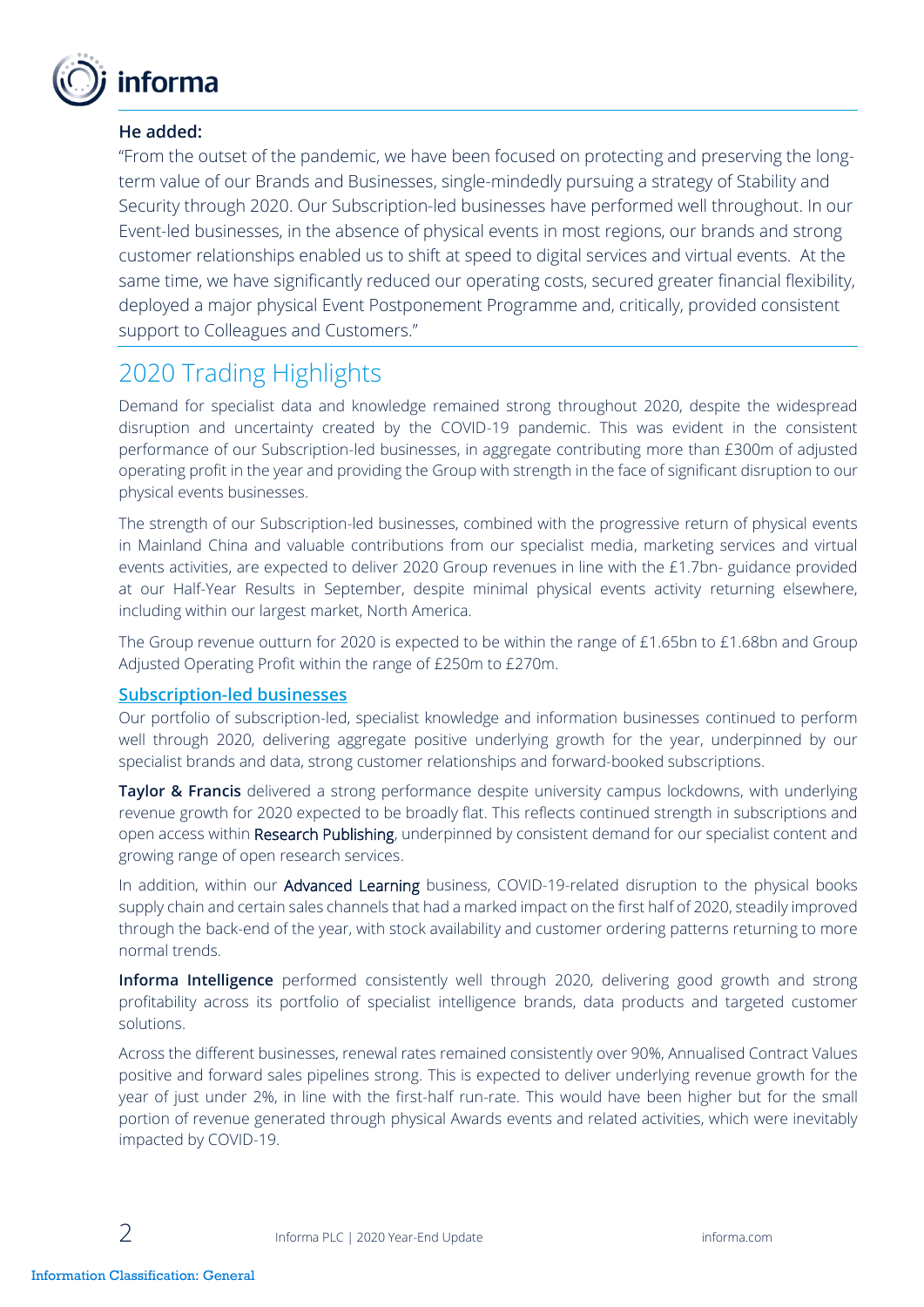

Informa Intelligence is now clearly focused on four main markets: Pharma Intelligence, Retail Financial Intelligence, Maritime Intelligence and Asset Intelligence. All performed well in 2020, with Pharma Intelligence particularly strong, reflecting the strength of specialist brands and proprietary content, combined with the benefits of investment made over recent years to enhance data sets and strengthen platform capabilities.

#### **Event-led businesses**

Our three Event-led businesses, **Informa Markets**, **Informa Connect** and **Informa Tech**, all faced significant disruption to physical events activities in 2020 across most regions of the world, from key territories like the United States (c40% of 2019 Events revenue) to smaller markets for our businesses, like the UK (c5%).

Physical events did resume in another of our major markets, Mainland China (c12% of 2019 Events revenue), from late June, progressively building momentum through the second half of the year, albeit with limited international participation. Rebooking for 2021 events in the region has been encouraging, underlining the pent-up demand for physical trade shows as markets re-open post COVID-19.

In the last few months of 2020, we also ran our first physical events in Thailand, Hong Kong, Taiwan, Egypt and Japan, as well as our first outdoor event in North America, *The Fort Lauderdale International Boat Show*. Whilst the latter was smaller in scale than the 2019 edition, the quality of exhibitors and attendees was strong, highlighting the ability to run secure outdoor events within the boundaries of COVID-19 restrictions.

The pace and rate of the COVID-19 impact on physical events through 2020 created a demand to shift to virtual events at volume. This saw more than 500 virtual events of different shapes and sizes run through the year. This real-time digital experience has significantly accelerated our digital product development and we will further develop and enhance this capability in 2021.

## 2021 Approach & Outlook

Our Subscription-led businesses, many of which are currently in mid-renewal season, approach 2021 with strength in both renewal rates and annualised contract values.

Within Taylor & Francis, the strength of our brands and depth of specialist content put us in a good position, despite ongoing disruption to University schedules and related budget pressures. This is reflected in robust annual subscription renewals through the backend of 2020 and continued strong demand for our open access products.

Informa Intelligence is entering 2021 with a focused portfolio of high quality subscription brands, attracting high renewal rates, positive annualised contract values and robust new business pipelines, which together are expected to deliver improving levels of underlying revenue growth.

Across our Event-led businesses, we are using the learning, investment and digital product development of 2020 to further strengthen and enhance our digital and data capabilities in 2021. Over the medium-term, we see an opportunity to build a stronger business by integrating data and digital technology more deeply into these businesses, strengthening the quality of revenue and deepening customer relationships. This will also help to offset some of the revenue from peripheral physical events and tertiary activities that may not return post-COVID-19, as customers focus investment on attending major brands, smarter events and integrated and intelligent B2B services.

As the vaccine and testing programmes progress, markets gradually open up and customer confidence starts to recover in 2021, we are focused on making the most of physical event opportunities as they arise. It is likely to be a year of return for physical events, rather than full rebound and recovery but the shape and mix of our portfolio, focused on major brands in major markets on major trade routes, puts us in a good position. This is further supported by our decision to extend our Postponement Programme for physical events, pushing the launch of the 2021 calendar to late Spring but with 90% of the physical events outside of Mainland China that are planned in the year now scheduled to run from June onwards.